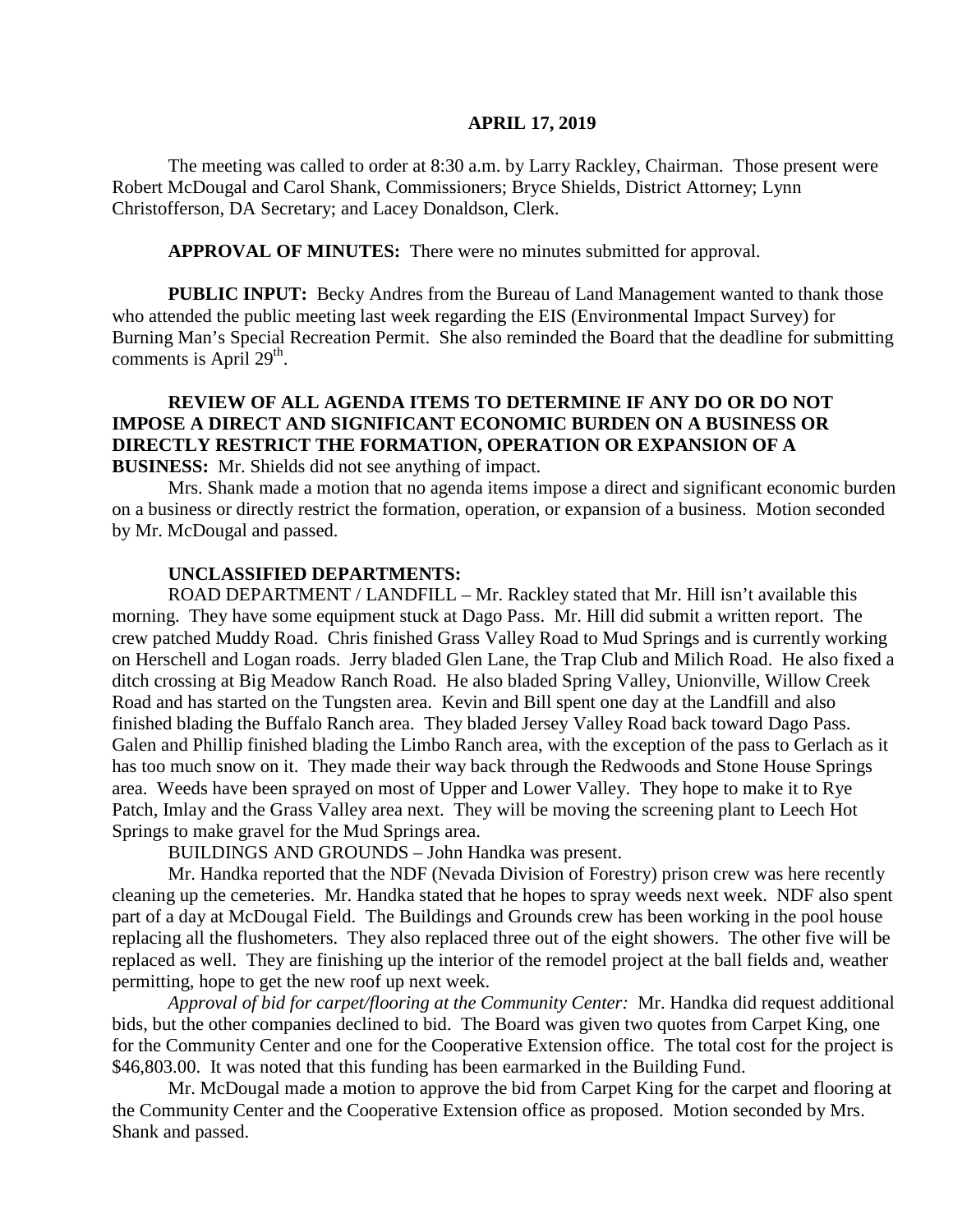Mr. Handka apologized that the lawn in the Courthouse Park has not been mown, but they have been busy with other projects.

PERSHING CO. FIRE/AMBULANCE REPORTS –

*AMBULANCE/ LOVELOCK DEPT.:* Chief Rodney Wilcox was present.

Chief Wilcox reported that they have decided to go with Sharp Ambulance Billing out of Fair Oaks, California. They are currently working with REMSA to transfer our billing as of May 1<sup>st</sup>. It was noted that this is the same company that Mineral County chose. Mr. Shields stated that the Commission doesn't need to approve the contract as it is between the billing agency and the Fire Department.

Chief Wilcox also stated that the Ambulance billing rates haven't been updated in several years and thought now might be a good time to look at them. Chief Wilcox stated that Marti Nolan is researching different scheduling options for those on-call as well.

Chief Wilcox also reported that the pyrotechnics team has been recertified in anticipation of this year's fireworks show.

PERSHING CO. EMERGENCY OPERATIONS MANAGER / LEPC – Charlie Sparke was present.

*Approval of contract for DEM (Director of Emergency Management) services:* Mrs. Shank made a motion to approve the contract for Director of Emergency Management services between Pershing County and Charles Sparke as presented. Motion seconded by Mr. McDougal and passed.

Mr. Sparke stated that there is a LEPC meeting tomorrow. The United We Stand Grant application will be on the next Commission agenda for approval.

IT DEPARTMENT – Justin Abbott was present.

Mr. Abbott reported that IT has been business as usual. He has been working on some ongoing issue with the Assessor's plat maps. Mr. Abbott also reported that he has started rolling out the new anti-virus software.

SAFETY – *Approval of county credit card:* Mr. McDougal made a motion to approve issuing a County credit card to Cheryl Haas for use as the Safety Coordinator with a \$1,000 limit. Motion seconded by Mrs. Shank and passed.

COOPERATIVE EXTENSION – *Pershing County 4-H Youth Development Leader position job description, transition change to county position, classification and funding effective July 1, 2019:* In regards to the job description, Mr. McDougal suggested a change to the second paragraph, which states that the position works under the supervision of University staff. Mr. McDougal would like it to read that the person is employed by Pershing County and works under the direction of the Extension Agent. It was noted that Mr. Foster received some information from UNR, so the Board postponed further discussion until he could be present.

Later in the morning Mr. Foster came into the meeting. Mr. Foster stated that he was waiting until the Commissioners approved the change and then he will speak to UNR. Mr. McDougal mentioned the proposed wording change on the job description. Mr. Foster did not have a problem with the change and did not have anything to add.

Mr. McDougal made a motion to approve the Pershing County 4-H Youth Development Leader job description with the noted change to wording in paragraph two, changing the position to a county position with funding effective July 1, 2019. Motion seconded by Mrs. Shank and passed.

### **ELECTED DEPARTMENTS:**

LACEY DONALDSON, CLERK-TREASURER – Mrs. Donaldson reported that the spreadsheet for the online tax sale has been submitted to the auction company. The auction is scheduled for four days starting June 14<sup>th</sup>. She will have a list of those properties for the Board at the next meeting. Mrs. Donaldson also reported that her new employee is working out wonderfully.

Mr. McDougal asked if there were any election bills that would affect the office. Mrs. Donaldson stated that the biggest impact will be same day registration. Mrs. Donaldson reminded the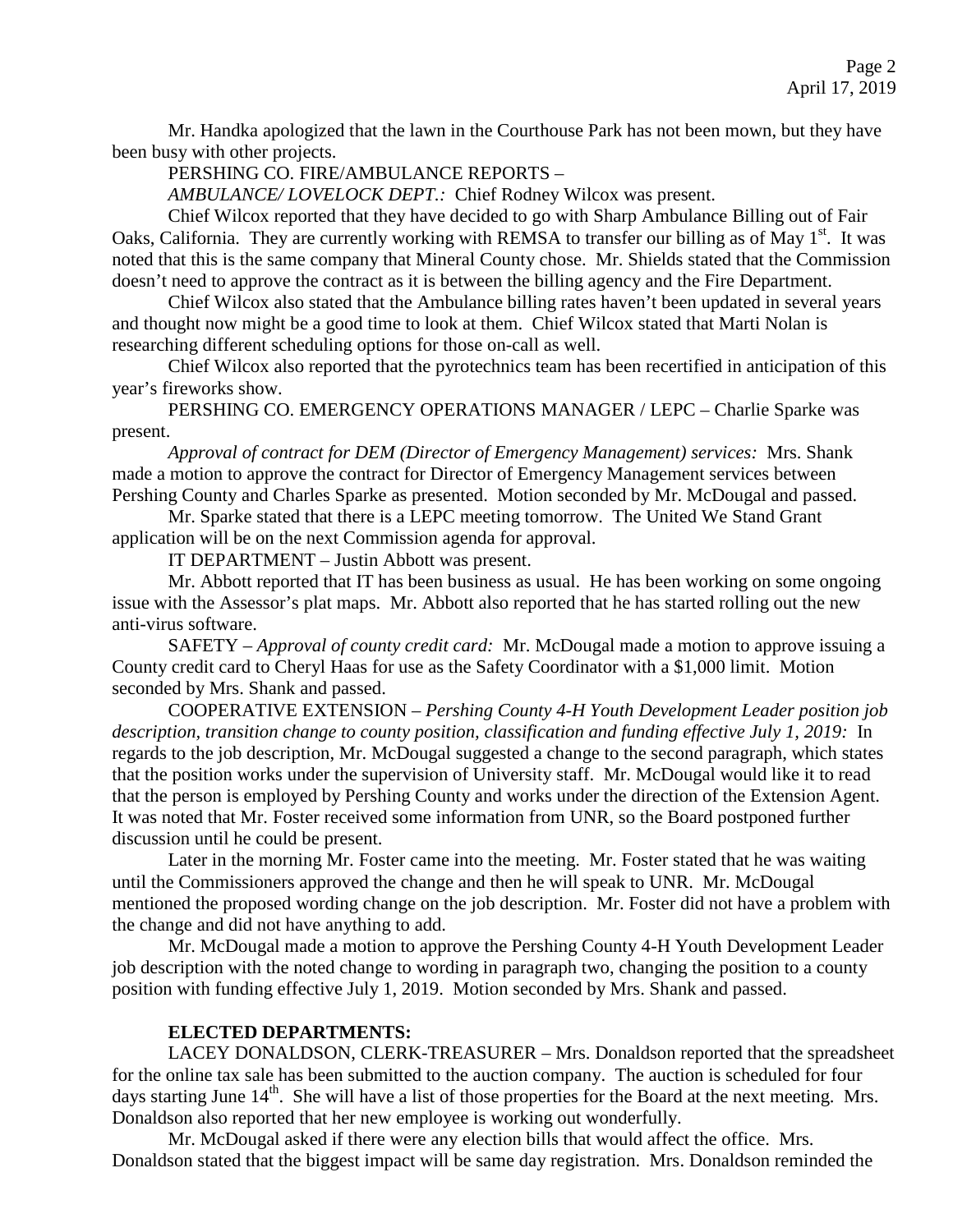Board that she budgeted for her ¾ time employee to be moved to full-time if the changes on the election side require the additional hours. She also stated that the office will be impacted by DMV's automatic voter registration, which was approved during the last election.

*Approval of Interlocal Contract between Public Agencies, Nevada Secretary of State and Pershing County regarding the Albert Sensor Monitoring:* After review by the District Attorney, Mrs. Shank made a motion to approve the Interlocal Contract between public agencies, Nevada Secretary of State and Pershing County, regarding the Albert Sensor Monitoring. Motion seconded by Mr. McDougal and passed.

RENE CHILDS, RECORDER-AUDITOR – Mrs. Childs reported that the tentative budget was mailed to the Department of Taxation on Monday.

JERRY ALLEN, SHERIFF – Sheriff Allen reported that there are currently 14 inmates housed in the Jail. Sheriff Allen also stated that he has asked Mr. Handka to have someone come spray for ants.

 LAUREEN BASSO-CERINI, ASSESSOR – *Approval of Intrastate Interlocal Contract between Public Agencies, DMV and Pershing County Assessor:* Ms. Basso-Cerini stated that the original contract stated that Pershing County would pay for employee travel. Ms. Basso-Cerini contacted DMV and informed them that the County's budget had already been submitted. She also stated that we are providing a service for them. They did agree to take the requirement out for this year. It was noted that the District Attorney reviewed this contract and didn't have any concerns.

Mrs. Shank made a motion to approve the Intrastate Interlocal Contract between public agencies, DMV and the Pershing County Assessor. Motion seconded by Mr. McDougal and passed.

Ms. Basso-Cerini also stated that the new Jeep has made the appraisal cycle much easier.

**UPDATE ON PROGRESS OF SITE LOCATION, DESIGN, FUNDING, AMENITIES AND CONSTRUCTION OF FUTURE LAW ENFORCEMENT CENTER:** Mr. Rackley has a meeting in regards to the property we are trying to obtain. He stated that the property owner is getting restless.

**PROCLAMATIONS AND AWARDS:** NEVADA WILDFIRE AWARENESS MONTH, MAY 2019 – Mr. McDougal made a motion proclaiming May 2019 Nevada Wildfire Awareness Month. Motion seconded by Mrs. Shank and passed.

**GRASS VALLEY ADVISORY BOARD:** There was no one present from the Grass Valley Advisory Board.

**DERBY FIELD AIRPORT:** Mr. Rackley reported on the progress of the building. Mr. McDougal asked about the sign. Mr. Rackley didn't have an answer.

**TV ADVISORY BOARD, APPROVAL FOR HIGHER HOTEL ROOM RATE FOR COMMISSIONER LARRY RACKLEY TO ATTEND THE NATIONAL TRANSLATOR ASSOCIATION CONFERENCE IN RENO, NV ON MAY 9-12, 2019:** Mrs. Shank made a motion to approve the higher hotel room rate for Mr. Rackley to attend the National Translator Association Conference in Reno, NV May 9-12, 2019. Motion seconded by Mr. McDougal. Mr. Rackley abstained. Motion carried.

**REPORT FROM LEGAL COUNSEL:** Mr. Shields stated that the current Franchise Agreement with NV Energy is up for renewal on August  $5<sup>th</sup>$ . He has been doing some research in preparation.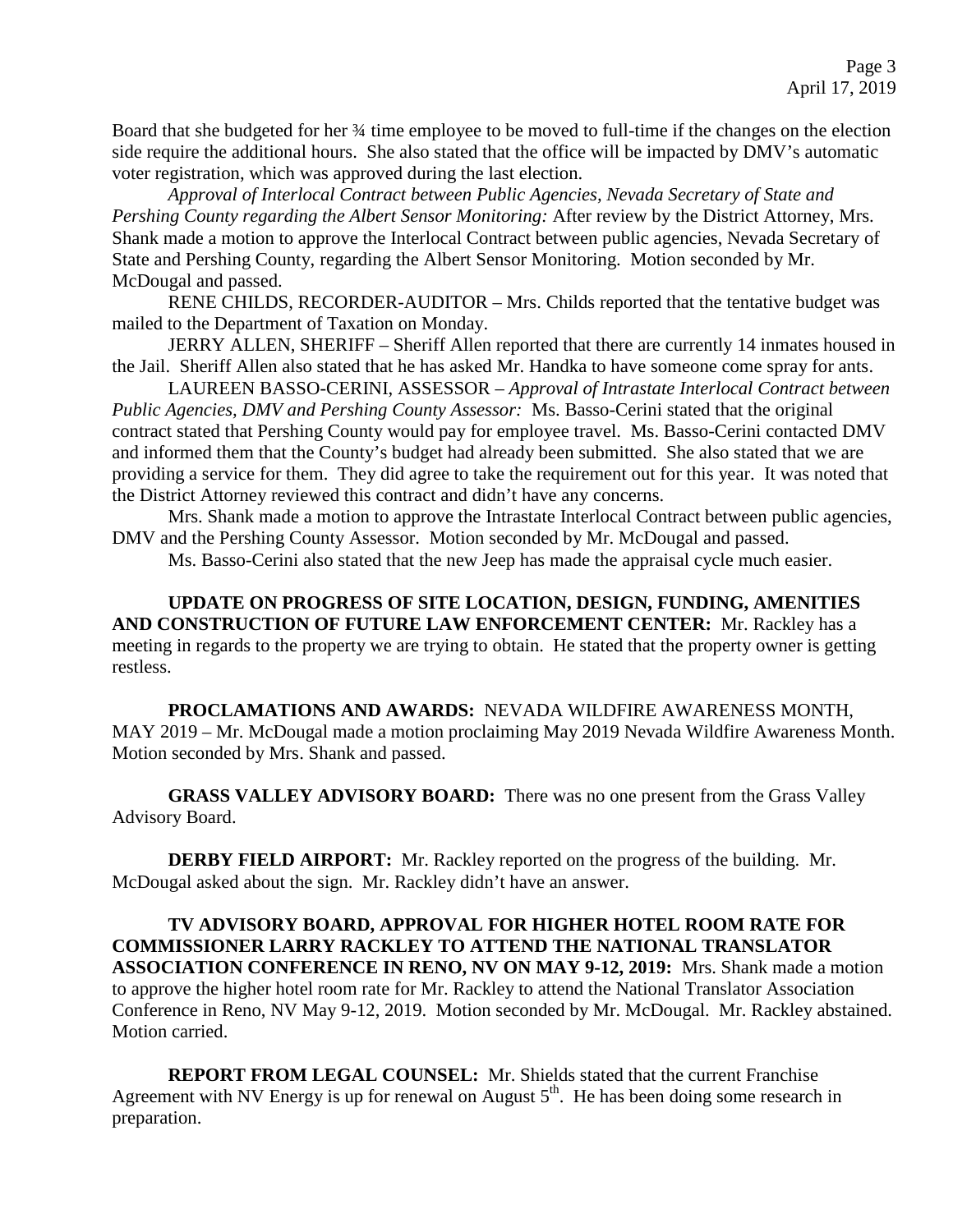**2019 LEGISLATIVE UPDATES:** The Board stated that they are concerned, but didn't have any updates. Mr. McDougal spoke about some water legislation.

**LOVELOCK REVITALIZATION COMMITTEE:** REQUEST TO USE THE PERSHING COUNTY COURTHOUSE PARK FOR "MOVIES IN THE PARK" JUNE 21, JULY 19, AUGUST 16 AND SEPTEMBER 20, 2019 FROM 8:00 P.M. TO 11:30 P.M. (APPROXIMATELY) AND ALSO REQUESTING TO USE ELECTRICITY AND HAVE PERIMETER LIGHTING DIMMED AND THE PLACEMENT OF ADDITIONAL TRASH CANS – Karen Lerner was present representing the Lovelock Revitalization Committee.

Ms. Lerner stated that they are working with an entertainment company to provide newer release movies for them to show. The LRC has purchased a large outdoor screen to use and will be looking for someone to provide free popcorn. They are asking local businesses for sponsorships so they can obtain the rights to show the movies and provide them free to the public. Ms. Lerner stated that they would also need a day to test all the equipment and determine the proper placement of the screen.

Mr. McDougal made a motion to support the Lovelock Revitalization Committee by approving their request to use the Courthouse Park for "Movies in the Park" June 21, July 19, August 16, and September 20, 2019 and instructed them to work with Buildings and Grounds in regards to the perimeter lights and additional garbage cans, with an update given after 1 or 2 showings. Motion seconded by Mrs. Shank and passed.

**GRAHAM TAYLOR, FATBEAM:** PRESENTATION OF NETWORK INFRASTRUCTURE UPGRADE PROPOSAL – Mr. Taylor called in to the meeting and went through a brief power point presentation. The proposal is as follows:

| $1-10G$ w/ 5 year term     | $$6,216$ monthly | Total Cost of Ownership \$372,960.00 |
|----------------------------|------------------|--------------------------------------|
| $1-10G$ w/ 10 year term    | $$3,885$ monthly | Total Cost of Ownership \$233,100.00 |
| Dark Fiber $w/5$ year term | $$5,439$ monthly | Total Cost of Ownership \$326,340.00 |
| Dark Fiber w/ 10 year term | $$3,855$ monthly | Total Cost of Ownership \$233,100.00 |

**REVIEW AND DISCUSSION REGARDING SELECTION OF COMPANY TO PROVIDE THE NETWORK INFRASTRUCTURE UPGRADE FOR PERSHING COUNTY, FUNDING OF UPGRADE:** A cost comparison spreadsheet was provided to the Board showing the three companies that gave presentations. The Board would like to sit down individually with Mr. Abbott to go over each of the proposals to better understand what is being offered.

**PLANNING & BUILDING DEPARTMENT / IMLAY WATER:** James Evans was present. ISO LETTER, APPROVAL AND AUTHORIZATION TO MAIL OUT; APPROVAL TO MOVE FORWARD WITH UPDATING CURRENT BUILDING CODES AND DEPARTMENT MATERIALS FROM 2012 TO 2018 IRC & IBC – Mrs. Shank stated that she would like to see what the differences are between the ICC Code we are currently using and the 2018 ICC Code. She is concerned the change will cost those obtaining permits more money. Mr. Evans stated that it wouldn't change the cost of the permits. He thought that when changes are made they are just updating the industry standards. Mr. McDougal would like to look at the synopsis prior to the Board considering updating our code.

IMLAY WATER – Mr. Evans reported that he has been looking into a different diving company to do maintenance on the water tanks.

**REQUEST TO ADVERTISE OPEN SEATS ON THE BROADBAND COMMUNICATIONS ADVISORY COMMITTEE:** Mr. McDougal made a motion to advertise the